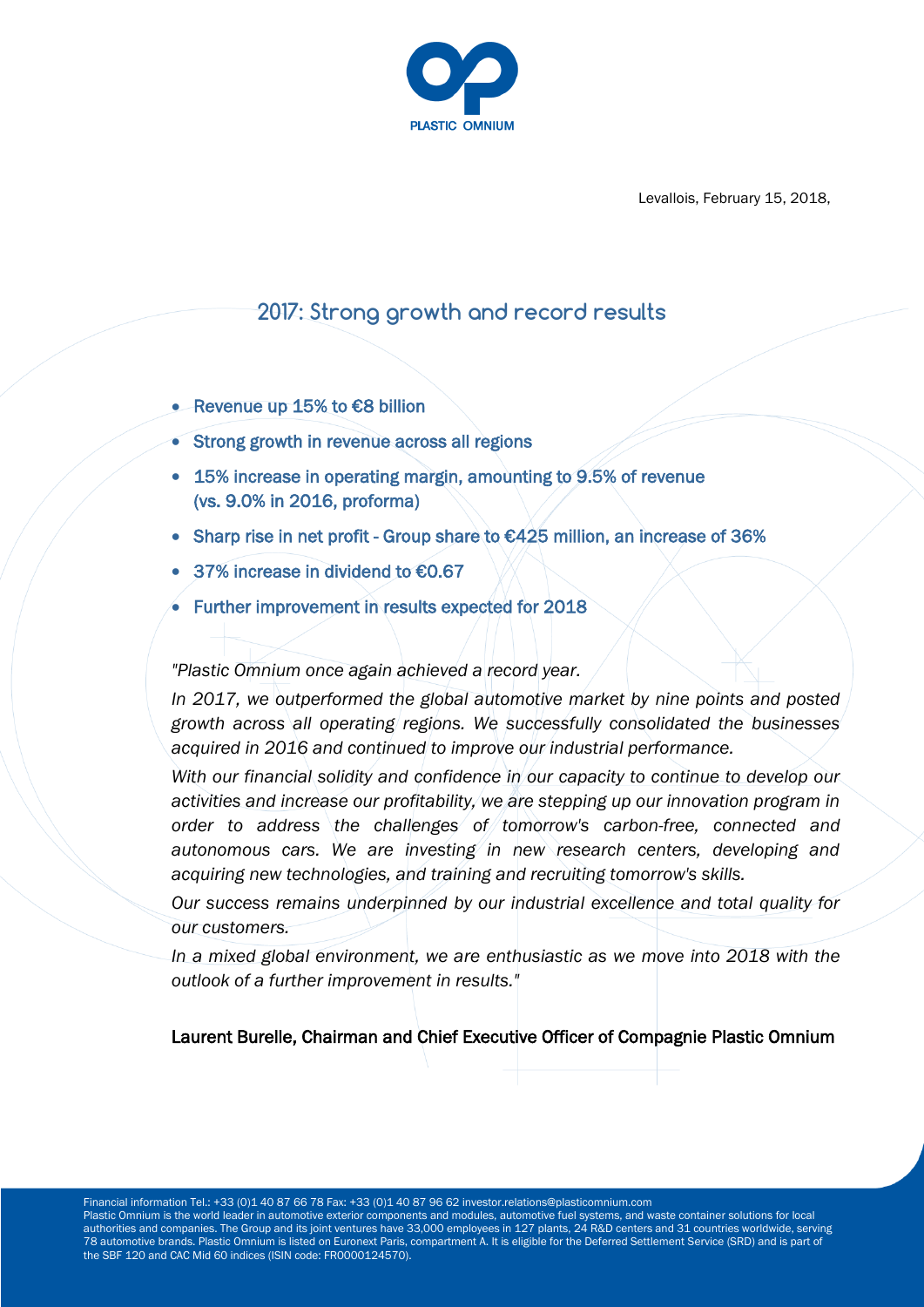# **Strong growth in revenue and results, and reinforcement of the financial structure in 2017**

The Board of Directors of Compagnie Plastic Omnium met on February 14, 2018, under the Chairmanship of Laurent Burelle, and approved the consolidated financial statements as at December 31, 2017.

| In $\epsilon$ m<br>Group                                                           | 2016              | 2017              | Change                        |
|------------------------------------------------------------------------------------|-------------------|-------------------|-------------------------------|
| Economic revenue <sup>1</sup>                                                      | 6,935.7           | 8,000.6           | +15.4%                        |
| Consolidated revenue <sup>2</sup>                                                  | 5,857.3           | 6,768.5           | $+15.6%$                      |
| Operating margin <sup>3</sup><br>in % of consolidated revenue                      | 557.8<br>9.5%     | 641.0<br>9.5%     | $+14.9%$                      |
| Net profit - Group share                                                           | 312.1             | 425.2             | +36.2%                        |
| EBITDA <sup>4</sup><br>in % of consolidated revenue                                | 810.0<br>13.8%    | 933.0<br>13.8%    | $+15.2%$                      |
| Investments                                                                        | 402.1             | 457.1             | $+13.7%$                      |
| Free cash flow <sup>5</sup>                                                        | 240.7             | 185.8             |                               |
| Net debt <sup>6</sup> at 12/31<br>Net debt/shareholders' equity<br>Net debt/EBITDA | 800<br>53%<br>1.0 | 563<br>32%<br>0.6 | -€237m<br>$-21pt$<br>$-0.4pt$ |

# **Strong growth in revenue**

| In $\epsilon$ m, by business segment | 2016    | 2017    | Change   | % change<br>Like-for-like |
|--------------------------------------|---------|---------|----------|---------------------------|
| Automotive                           | 6,566.8 | 7,665.1 | $+16.7%$ | $+10.8%$                  |
| Environment                          | 368.9   | 335.5   | $-9.1%$  | $+2.5%$                   |
| Economic <sup>1</sup> revenue        | 6,935.7 | 8,000.6 | $+15.4%$ | $+10.4%$                  |
| Automotive                           | 5,488.3 | 6,433.0 | $+17.2%$ | $+10.0\%$                 |
| Environment                          | 368.9   | 335.5   | $-9.1%$  | $+2.5%$                   |
| Consolidated revenue <sup>2</sup>    | 5,857.3 | 6,768.5 | $+15.6%$ | +9.6%                     |

As at December 31, 2017, the economic revenue<sup>1</sup> of Compagnie Plastic Omnium amounted to €8,000.6 million, up by 15.4%. Over the year, exchange rates reduced revenue by €98.6 million. Acquisitions and disposals had a positive net impact of €707.7 million on revenue, compared to 2016.

This sharp increase is attributable to:

- organic growth of 10.8% in the automotive business, which outperformed global automotive production by 8.6 points;
- the exterior systems acquired on July 29, 2016.

Consolidated revenue<sup>2</sup> reported by Compagnie Plastic Omnium amounted to €6,768.5 million as at December 31, 2017, growth of 15.6% and of 9.6% at constant scope and exchange rates.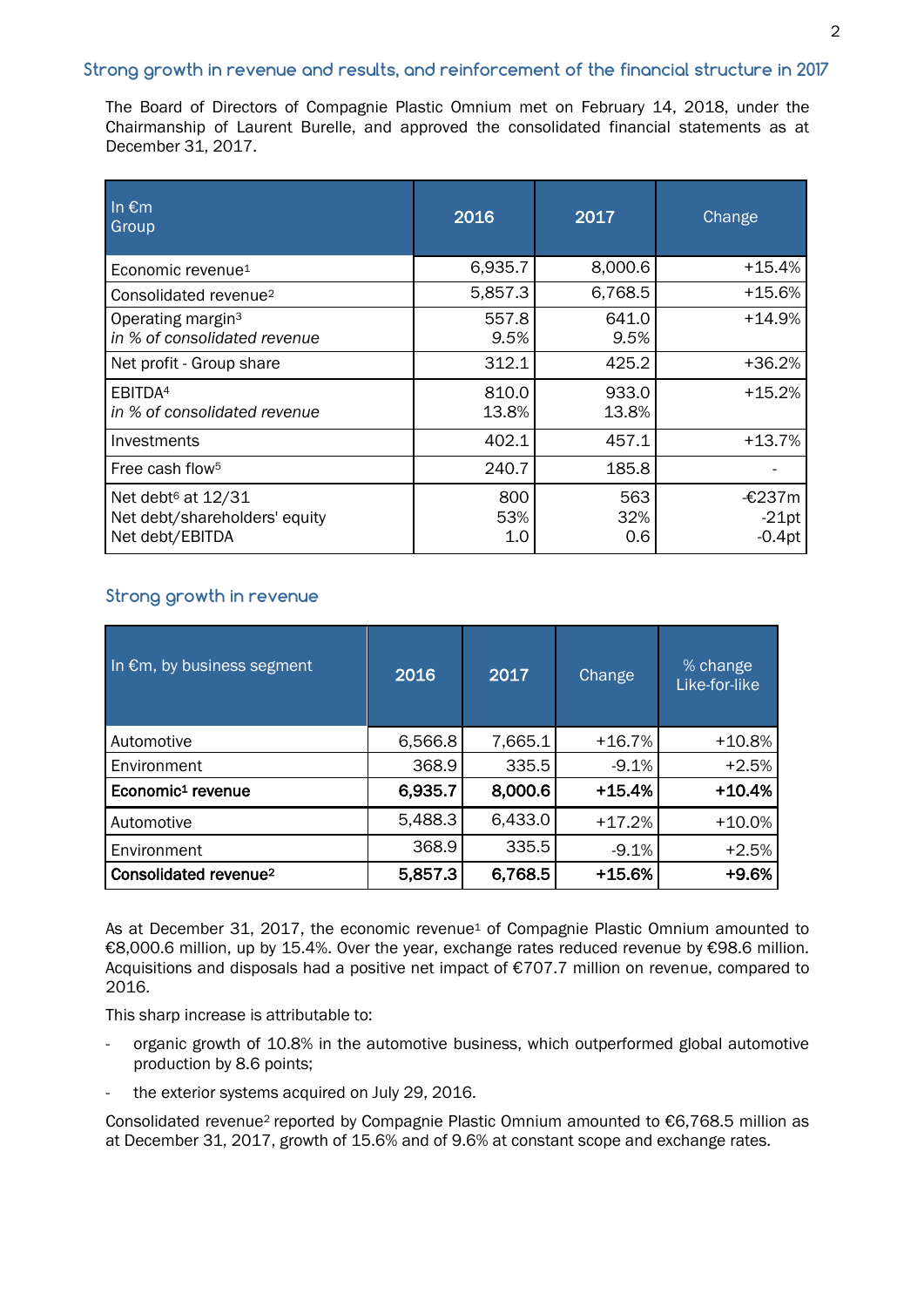Furthermore, at the end of 2017, Plastic Omnium launched the project of disposal of its Environment division, whose revenue amounted to €335.5 million as at December 31, 2017, up by 2.5% at constant scope and exchange rates.

| In $\epsilon$ m and % of economic revenue,<br>by region<br><b>Automotive Division</b> | 2016            | 2017            | Change   | % change<br>Like-for-like |
|---------------------------------------------------------------------------------------|-----------------|-----------------|----------|---------------------------|
| Europe/Africa                                                                         | 3,396.4<br>52%  | 4,050.1<br>53%  | $+19.2%$ | $+6.3%$                   |
| North America                                                                         | 1,804.8<br>27%  | 2,035.5<br>27%  | $+12.8%$ | $+15.3%$                  |
| South America                                                                         | 187.7<br>3%     | 261.4<br>3%     | $+39.3%$ | $+26.5%$                  |
| Asia                                                                                  | 1,177.9<br>18%  | 1,318.2<br>17%  | $+11.9%$ | $+14.3%$                  |
| Automotive economic revenue <sup>1</sup>                                              | 6,566.8<br>100% | 7,665.1<br>100% | $+16.7%$ | $+10.8%$                  |

# **Automotive Division: sharp growth across all regions in 2017**

The economic revenue<sup>1</sup> of Plastic Omnium Automotive reached  $\epsilon$ 7,665.1 million. It was up by 16.7% as reported and by 10.8% at constant scope and exchange rates, versus a 2.2% increase in worldwide automotive production in 2017 *(source: IHS January 2018)*, thus outperforming the market by 8.6 points. This growth is attributable to market share gains, the ramp-up of new production capacities, and the success of the innovative products launched. The sharp growth in revenue stemmed from all operating regions.

Business was sustained in Europe, which accounts for 53% of total automotive sector revenue<sup>1</sup>. It rose by 19.2%, boosted by the acquisition of Exterior Systems, a business which is mainly European. In a dynamic context of a 3.3% production increase, Plastic Omnium grew by 6.3%, at constant scope and exchange rates. In 2017, business was particularly strong in France (+12.0% at constant scope and exchange rates), in the UK  $(+14.1\%$  at constant scope and exchange rates) partly due to the commissioning of the exterior parts plant of Warrington-Liverpool for Jaguar Land Rover in June 2016, and in Germany (+8.3% at constant scope and exchange rates).

Business in North America grew by 12.8% (15.3% at constant scope and exchange rates) over the year, outperforming automotive production by 19.8 points. The business benefited from the new capacities that have come on stream over the past 3 years (2 plants commissioned in the United States in 2015, followed by 3 plants in Mexico in 2016–2017), and the expected ramp-up of SCR systems to reduce diesel vehicle emissions in the United States. Moreover, in North America, the Group benefited from its strong exposure to the SUV/Light Truck segment which accounts for around 80% of its business.

Business in Asia, including China, increased by 14.3%, at constant scope and exchange rates. In China, which represents economic revenue of €721 million, i.e. 9% of total revenue, business growth at constant exchange rates amounted to 17.0% for the year in an automotive production that rose by 2.7%, i.e. an outperformance of 14.3 points. The Group benefited from the strong investments made over the past 3 years to develop its industrial footprint – consisting of 26 plants – and win market share, particularly with Chinese auto-makers. Plastic Omnium has 25 local brands in its portfolio, which account for a growing share of the revenue earned in China (currently 16%), in particular with SUVs.

In the rest of Asia, business growth was 11.2% at constant scope and exchange rates, driven by Japan, India and South Korea.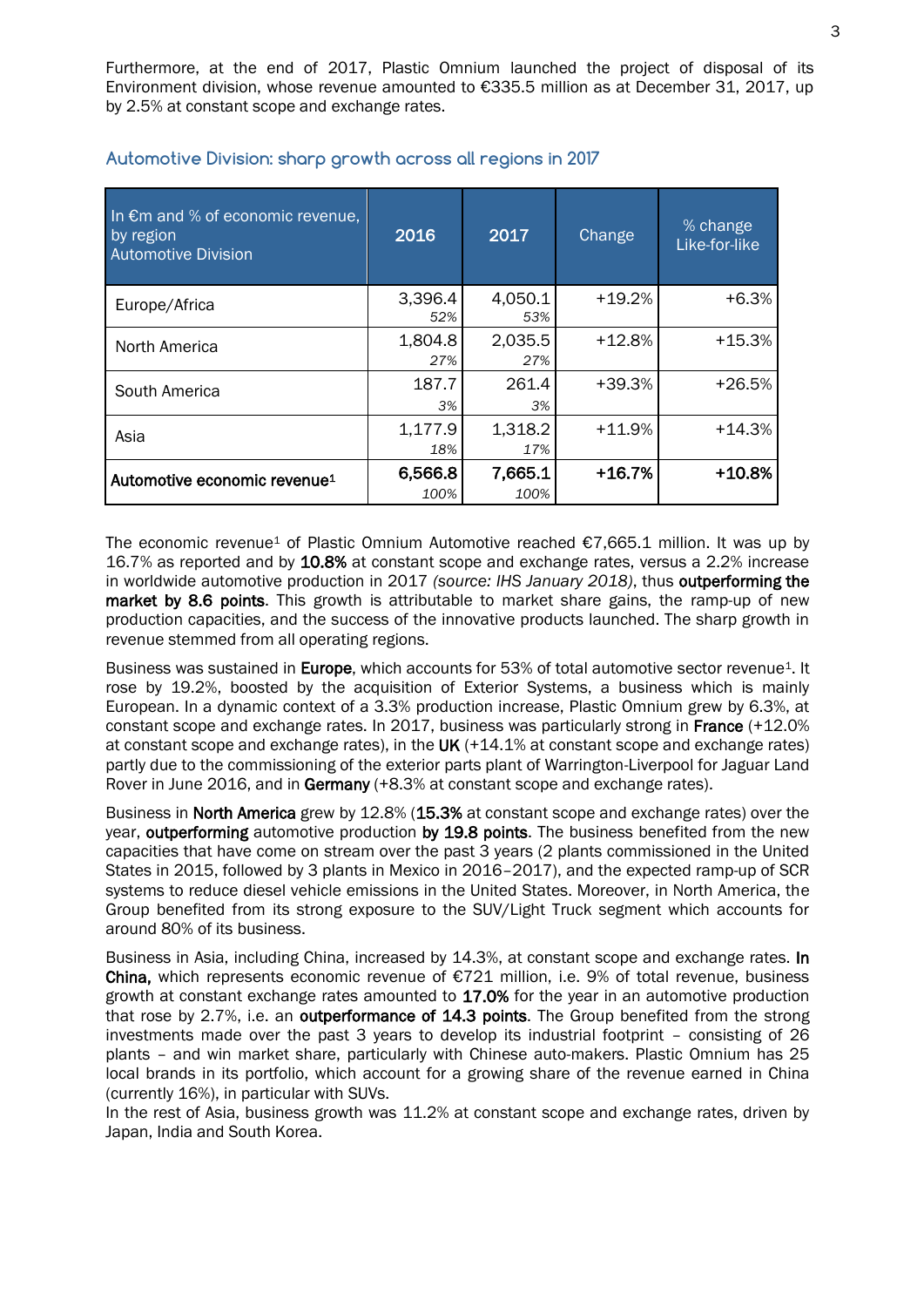The innovation portfolio, which also contributes to the Group's ongoing growth, was further reinforced, especially with the following:

- the development of SCR systems for reducing diesel vehicle emissions, which continues to expand worldwide, with a surge of 28% over the year, taking revenue up to €390 million. Eight new contracts recorded in 2017, including four with new customers for China, India and Thailand;
- the range of tailgate and spoiler products, which represented revenue of  $\epsilon$ 255 million in 2017, was enhanced with 21 new contracts including five additional customers (of which three new electric players);
- production of the first pressurized tanks for plug-in hybrid vehicles started in December 2016 in South Korea for Hyundai. In addition, a second contract entered production in January 2018, for Geely/Volvo in China. Five new programs are under development in Asia and North America, comprising two additional customers. With this technology, the Group is in a good position to cater to the strong global growth of hybrid electric vehicles in the coming years.

#### **Strong increase in operating margin and net profit**

In 2017, the operating margin posted a hike of 14.9% and rose to €641.0 million, i.e. 9.5% of consolidated sales, versus €557.8 million in 2016, i.e. 9.5% of consolidated revenue.

Proforma\*, the operating margin improved significantly, rising from 9.0% in 2016 to 9.5% in 2017.

| In $\epsilon$ m               | 2016<br>Published<br>data | 2016<br>Proforma<br>data | 2017  |
|-------------------------------|---------------------------|--------------------------|-------|
| <b>Group Operating Margin</b> | 557.8                     | 581.7                    | 641.0 |
| In % of consolidated revenue  | 9.5%                      | 9.0%                     | 9.5%  |

\*2016 proforma data: includes Exterior Systems at January 1, 2016, without restating the nonstrategic disposals made in 2016 and 2017

The automotive operating margin stood at €619.8 million at December 31, 2017, representing 9.6% of consolidated sales (versus 9.1% for 2016, proforma). On a like-for-like basis, the automotive division improved its operating margin thanks to:

- a high production capacity utilization rate worldwide (85%, based on three teams per day, five days a week);
- the operational excellence employed during the 126 launches of new programs completed throughout the year;
- a strict cost control:
- and the earlier than expected success of the recovery measures to turn around the Exterior Systems business acquired in July 2016 (merging the two organizations, adjusting the program portfolio, closing plants in the United States in 2016 and in Brazil in early 2017, closing two paint lines in Germany in 2017, streamlining the workforce, etc.).

The operating margin of Plastic Omnium Environnement amounted to €21.1 million in 2017, representing 6.3% of consolidated revenue, versus €22.7 million and 6.8% in 2016 (proforma, taking into account disposals of non- strategic operations in highway signage and metal drums).

Moreover, in 2017, Plastic Omnium recognized net non-current expenses of €59.2 million (compared to €85.3 million in 2016).

Net profit thus rose by 35.2% to €430.5 million, or 6.4% of consolidated sales. Net profit - Group share came to €425.2 million (i.e. 6.3% of consolidated sales), growth of 36.2%.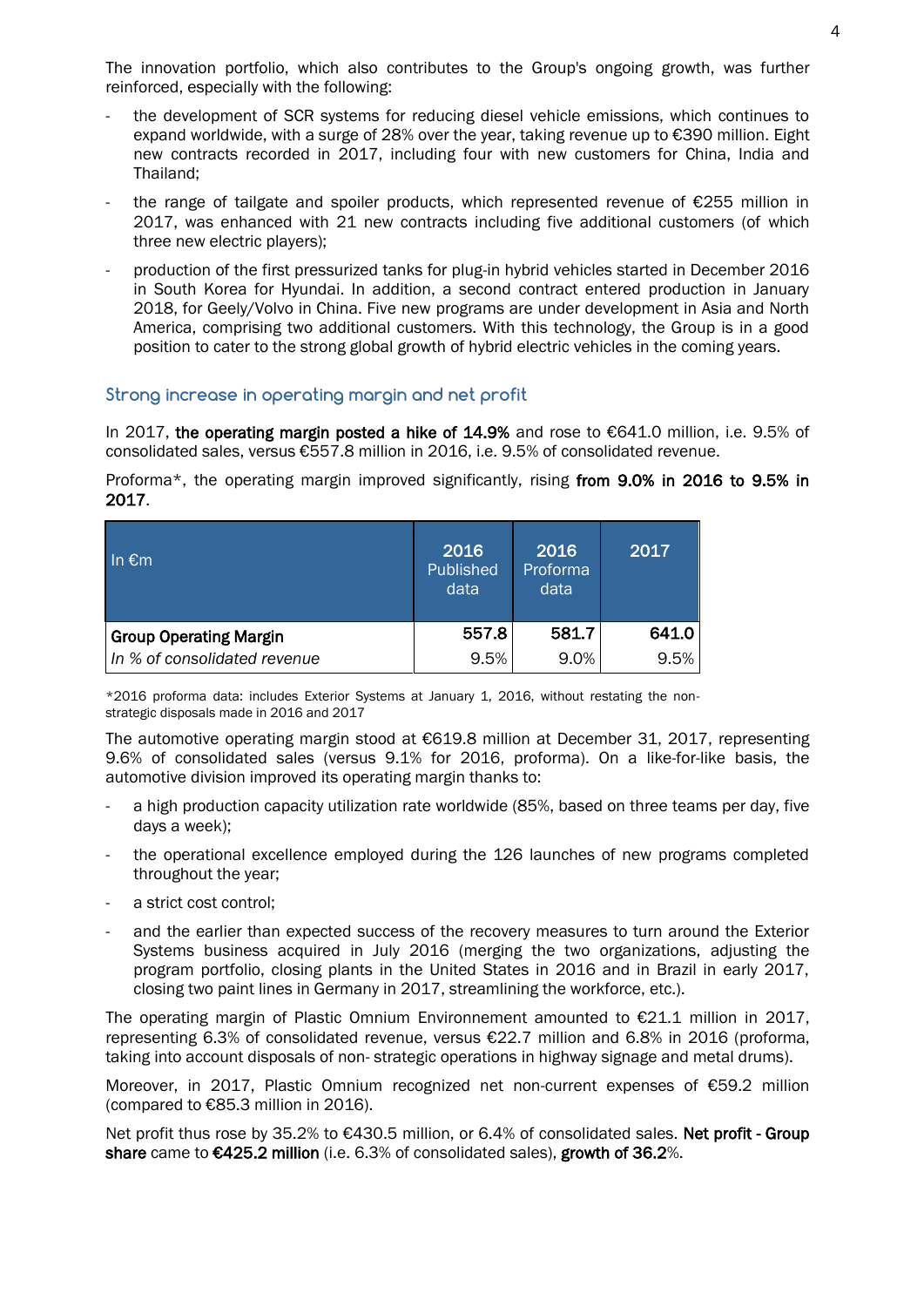#### **Sustained investments and strong generation of cash**

Group EBITDA topped €933.0 million (13.8% of consolidated revenue) up by 15.2%, and net cash from operations came to €859.4 million (12.7% of consolidated revenue), an increase of 17.3%.

Engaged in a sustained investment program totaling €2.5 billion over the 2017-2021 period, the Group invested €457.1 million in 2017, i.e. 6.8% of consolidated revenue (versus €402.0 million i.e. 6.9% of consolidated revenue in 2016), a rise of 13.7%. The exterior body parts plant of San Luis Potosi (Mexico) and the fuel systems plant of Chongqing (China) have come on stream. Six plants are under construction: two in India, one in Slovakia, one in Morocco and two in the United States, including the Greer pilot plant (South Carolina) for the Group's Industry 4.0 program.

A €100 million program was launched for the development of R&D capacities: creation of a new advanced research center focused on new energies, due to open in Brussels in mid-2019, a new development and testing center for fuel systems in Wuhan (China) in 2019, and digitization and extension by 2020 of the global R&D center for exterior body parts in Lyon.

In this context of robust investment, the Group generated free cash flow of €185.8 million in 2017, i.e. 2.7% of consolidated sales.

#### **Sound financial structure**

Net debt amounted to €563 million at December 31, 2017, down by €237 million compared with December 31, 2016, after the payment of €73 million in dividends and the buyback of treasury shares for a net amount of €42 million. The Group's net debt now represents 32% of equity and 0.6x EBITDA.

As a reminder, on March 31, 2017 in accordance with the decision of the European Commission, the Group finalized the disposal of the French exteriors systems and the German front-end modules businesses acquired in 2016, at an enterprise value of €200 million. Additionally, on June 30, 2017, Plastic Omnium sold its truck composites business, which produced annual revenues of about €200 million in France, Mexico and China.

Furthermore, on June 19, 2017, Compagnie Plastic Omnium placed a €500 million bond issue with European investors (7-year bond with a 1.25% coupon, without covenant or rating).

#### **Acceleration of the innovation program**

To step up its innovation strategy, the Group has created Plastic Omnium New Energies – a subsidiary of Plastic Omnium Auto Inergy – dedicated to the development of the energies of the future, in particular fuel cells and hydrogen propulsion.

In this regard, in December 2017, the Group completed the acquisition of two high-tech companies for a total enterprise value of some €20 million:

- Swiss Hydrogen, a Swiss company based in Fribourg, specialized in the design and production of solutions for the management and control of energy in fuel cell systems dedicated to mobility (balance of plant);
- Optimum CPV, a Belgian company based in Zonhoven, specialized in the design and production of tanks in filament composite for the storage of pressurized hydrogen.

With the set-up of the Israeli company ΞPO-CellTech in 2016 in the field of fuel cells, and the Group becoming a member of the Hydrogen Council's steering committee, Plastic Omnium has positioned itself as an electric propulsion player.

Plastic Omnium New Energies – an entity which is due to be reinforced in the coming months – currently has over 130 engineers and annual research and operating costs of around €20 million, in addition to the €50 million spent on acquisitions in 2016 and 2017.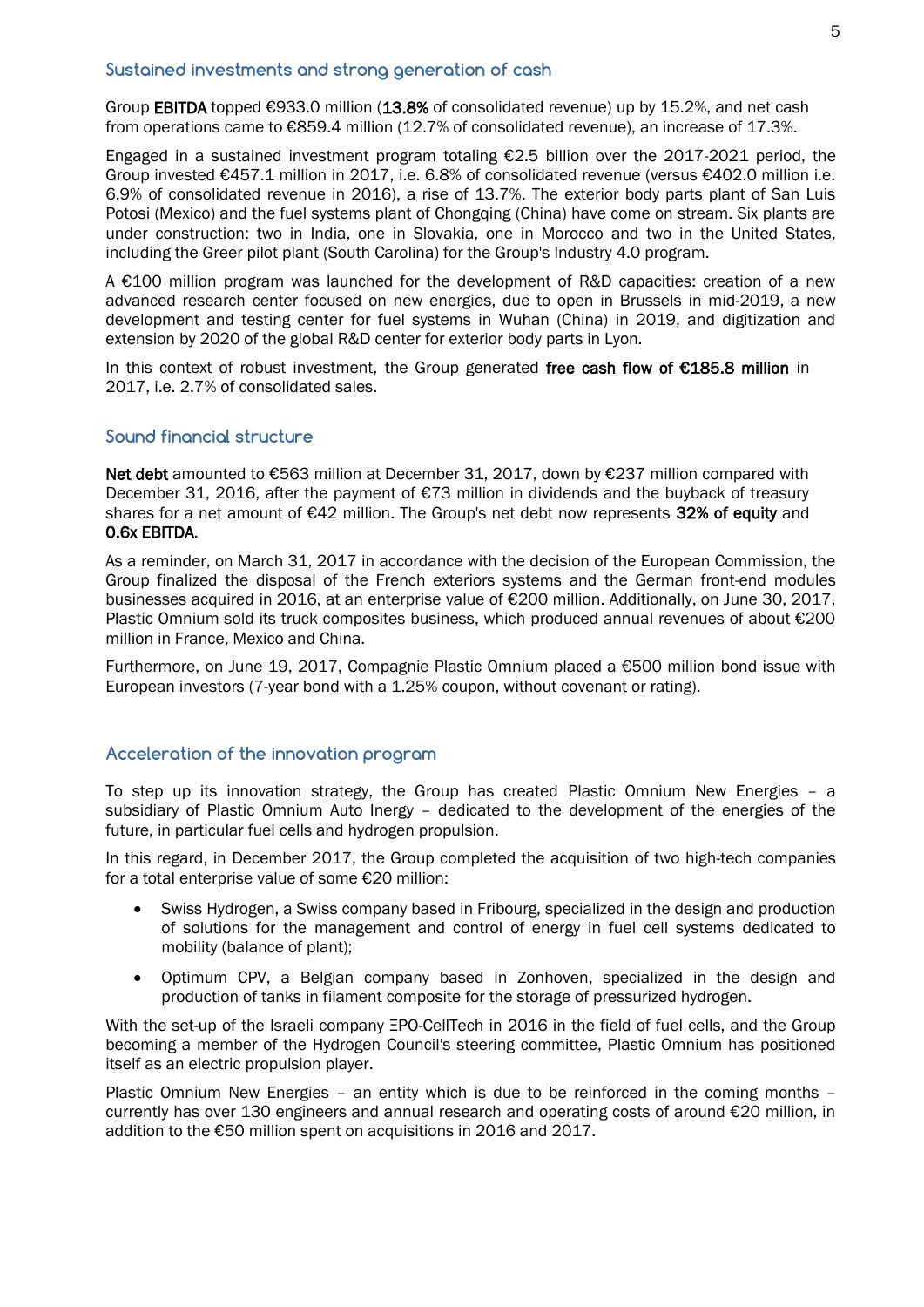# **Dividend per share up 37% to €0.67**

The Board of Directors will propose, at the Shareholders' Meeting of April 26, 2018, a dividend of €0.67 per share, an increase of 37% over the preceding year.

The dividend will be paid on May 4, 2018, after approval by the Shareholders' Meeting.

# **Financial outlook**

In 2018, with an expected slight rise of around 2% in global automotive production, the Group should see a further improvement in results.

For the 2017-2021 period, Plastic Omnium confirms its financial outlook announced in December 2017:

- its automotive activities should continue to outperform global automotive production by an average of around 5 points per year over the period, reaching revenue of €10 billion in 2021 (including €1.7 billion from joint ventures);
- the Group's operating margin should continue to steadily increase throughout the period;
- the Group will pursue its investment program of €2.5 billion over the 2017-2021 period while generating free cash flow of over €1 billion.

The Group is actively preparing for the upcoming changes in the automotive industry, by investing in innovation, research and high-tech acquisitions.